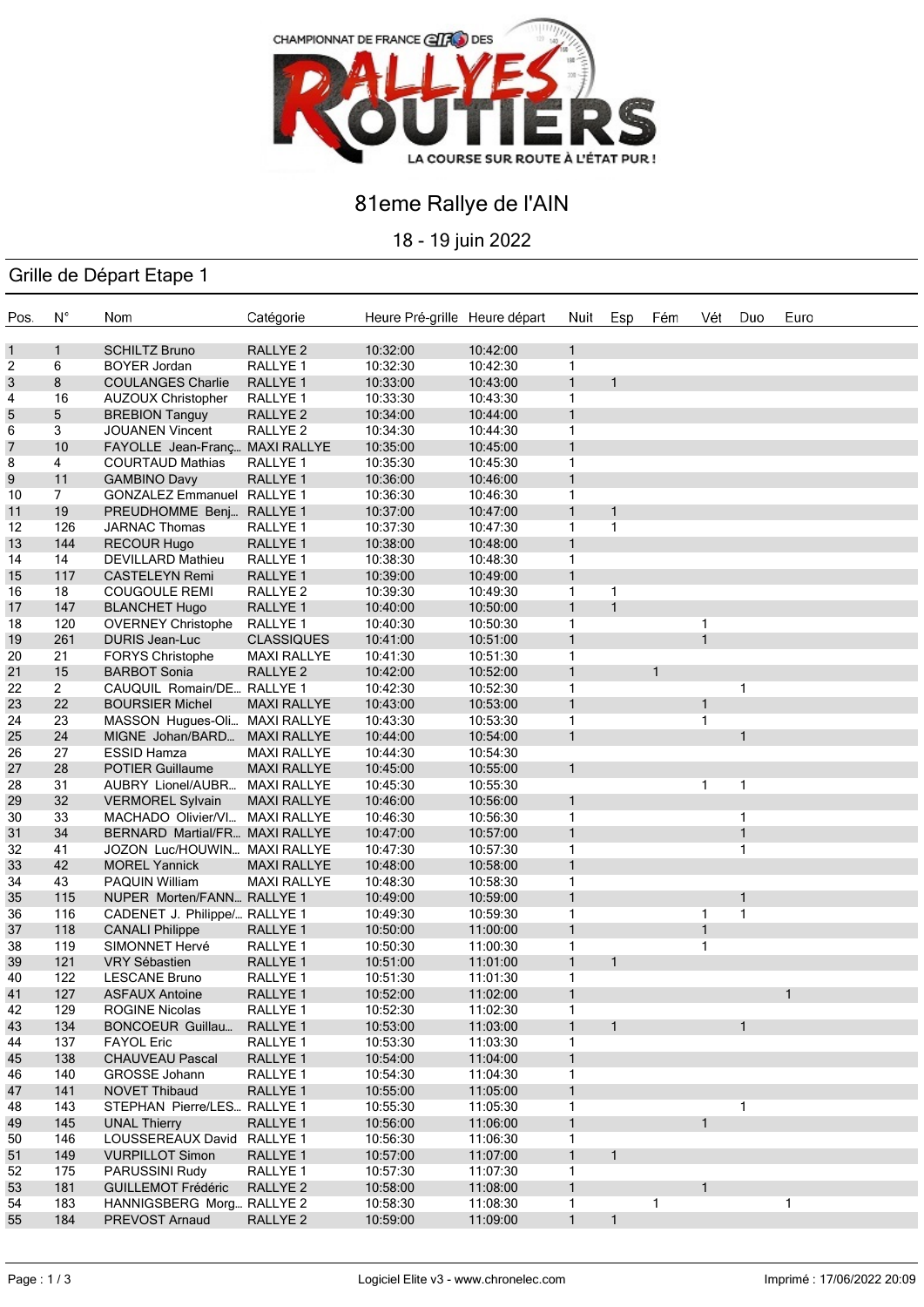# 81eme Rallye de l'AIN

18 - 19 juin 2022

### Grille de Départ Etape 1

| Pos.       | $N^{\circ}$ | Nom                                                   | Catégorie                                | Heure Pré-grille Heure départ |                      | Nuit                         | Esp          | Fém          | Vét                          | Duo          | Euro         |
|------------|-------------|-------------------------------------------------------|------------------------------------------|-------------------------------|----------------------|------------------------------|--------------|--------------|------------------------------|--------------|--------------|
| 56         | 187         | <b>MOLINET Denis</b>                                  | RALLYE <sub>2</sub>                      | 10:59:30                      | 11:09:30             | $\mathbf{1}$                 |              |              | $\mathbf{1}$                 |              |              |
| 57         | 188         | <b>BURCKEL François</b>                               | RALLYE <sub>2</sub>                      | 11:00:00                      | 11:10:00             | $\mathbf{1}$                 |              |              |                              |              |              |
| 58         | 189         | RIOU Gaëtan                                           | RALLYE <sub>2</sub>                      | 11:00:30                      | 11:10:30             | 1                            |              |              |                              |              |              |
| 59         | 190         | <b>ROUTHIER Florent</b>                               | RALLYE <sub>2</sub>                      | 11:01:00                      | 11:11:00             | $\mathbf{1}$                 |              |              |                              |              |              |
| 60         | 191         | <b>BEAUCOUD Andy</b>                                  | RALLYE <sub>2</sub>                      | 11:01:30                      | 11:11:30             | $\mathbf{1}$                 |              |              |                              |              |              |
| 61         | 192         | MESSEGHEM CHRIS RALLYE 2                              |                                          | 11:02:00                      | 11:12:00             |                              |              |              | $\mathbf{1}$                 |              |              |
| 62         | 194         | <b>BILLARD Xavier</b>                                 | RALLYE <sub>2</sub>                      | 11:02:30                      | 11:12:30             | $\mathbf{1}$                 |              |              |                              |              |              |
| 63<br>64   | 198<br>235  | SCHMITT BAILER Ar RALLYE 2<br><b>MOUNEU Pierre</b>    | RALLYE <sub>3</sub>                      | 11:03:00<br>11:03:30          | 11:13:00<br>11:13:30 | $\mathbf{1}$<br>$\mathbf{1}$ | $\mathbf{1}$ |              | $\mathbf{1}$                 |              | $\mathbf{1}$ |
| 65         | 236         | LEGODU Jérémy                                         | RALLYE 3                                 | 11:04:00                      | 11:14:00             | 1                            |              |              |                              |              |              |
| 66         | 237         | <b>FABRE Vincent</b>                                  | RALLYE <sub>3</sub>                      | 11:04:30                      | 11:14:30             | $\mathbf{1}$                 |              |              |                              |              |              |
| 67         | 240         | ZANUTTO Jean Franç RALLYE 3                           |                                          | 11:05:00                      | 11:15:00             |                              |              |              | $\mathbf{1}$                 |              |              |
| 68         | 241         | PARMENTIER Julien                                     | RALLYE <sub>3</sub>                      | 11:05:30                      | 11:15:30             | $\mathbf{1}$                 |              |              |                              |              |              |
| 69         | 242         | <b>GERMANIQUE Pascal</b>                              | RALLYE 3                                 | 11:06:00                      | 11:16:00             | $\mathbf{1}$                 |              |              | $\mathbf{1}$                 |              |              |
| $70\,$     | 243         | <b>DUPERRON Denis</b>                                 | RALLYE 3                                 | 11:06:30                      | 11:16:30             | 1                            |              |              | $\mathbf{1}$                 |              |              |
| 71         | 264         | JEUDY Yann                                            | <b>CLASSIQUES</b>                        | 11:07:00                      | 11:17:00             | $\mathbf{1}$                 |              |              |                              |              |              |
| $72\,$     | 265         | <b>CHAPAS Tom</b>                                     | <b>CLASSIQUES</b>                        | 11:07:30                      | 11:17:30             | $\mathbf{1}$                 |              |              |                              |              |              |
| 73         | 266         | <b>LETHENET Cyrille</b>                               | <b>CLASSIQUES</b>                        | 11:08:00                      | 11:18:00             | $\mathbf{1}$                 |              |              |                              |              |              |
| 74         | 267         | PUGET Charles Alexis CLASSIQUES                       |                                          | 11:08:30                      | 11:18:30             | $\mathbf{1}$                 |              |              |                              |              |              |
| 75         | 268         | <b>MARTIN Alexandre</b>                               | <b>CLASSIQUES</b>                        | 11:09:00                      | 11:19:00             | 1                            |              |              |                              |              |              |
| 76         | 269         | <b>SCHMUCK Patrick</b>                                | <b>CLASSIQUES</b>                        | 11:09:30                      | 11:19:30             | $\mathbf{1}$                 |              |              |                              |              |              |
| 77         | 270         | LAROCHETTE Olivier                                    | <b>CLASSIQUES</b>                        | 11:10:00                      | 11:20:00             | 1<br>$\mathbf{1}$            |              |              |                              |              |              |
| 78<br>79   | 271<br>272  | DEBIZE Grégory<br>PIGEAT Richard                      | <b>CLASSIQUES</b><br><b>CLASSIQUES</b>   | 11:10:30<br>11:11:00          | 11:20:30<br>11:21:00 | $\mathbf{1}$                 |              |              | $\mathbf{1}$                 |              |              |
| 80         | 274         | <b>DELORME Maxime</b>                                 | <b>CLASSIQUES</b>                        | 11:11:30                      | 11:21:30             | $\mathbf{1}$                 |              |              |                              |              |              |
| 81         | 315         | <b>BARNOIN Jérémy</b>                                 | <b>CLASSIQUES</b>                        | 11:12:00                      | 11:22:00             | 1                            |              |              |                              |              |              |
| 82         | 316         | <b>BARNOIN Patrick</b>                                | <b>ANCIENNES</b>                         | 11:12:30                      | 11:22:30             |                              |              |              | $\mathbf{1}$                 |              |              |
| 83         | 317         | <b>LACOSTE Christian</b>                              | <b>ANCIENNES</b>                         | 11:13:00                      | 11:23:00             |                              |              |              | $\mathbf{1}$                 |              |              |
| 84         | 318         | <b>STEPHAN Philippe</b>                               | <b>ANCIENNES</b>                         | 11:13:30                      | 11:23:30             |                              |              |              | $\mathbf{1}$                 |              |              |
| 85         | 319         | <b>MARTIN Eric</b>                                    | <b>ANCIENNES</b>                         | 11:14:00                      | 11:24:00             |                              |              |              | $\mathbf{1}$                 |              |              |
| 86         | 320         | ZABRONIECKA Joel                                      | <b>ANCIENNES</b>                         | 11:14:30                      | 11:24:30             |                              |              |              | $\mathbf{1}$                 |              |              |
| 87         | 321         | <b>JOUAN Salah</b>                                    | <b>ANCIENNES</b>                         | 11:15:00                      | 11:25:00             |                              |              |              | $\mathbf{1}$                 |              |              |
| 88         | 322         | <b>DUFOUR Marc</b>                                    | <b>ANCIENNES</b>                         | 11:15:30                      | 11:25:30             |                              |              |              | $\mathbf{1}$                 |              |              |
| 89         | 323         | <b>COUDURIER Thierry</b>                              | ANCIENNES                                | 11:16:00                      | 11:26:00             |                              |              |              |                              |              |              |
| 90         | 324         | <b>FOUGERAS Gabriel</b>                               | <b>ANCIENNES</b>                         | 11:16:30                      | 11:26:30             |                              |              |              | $\mathbf{1}$                 |              |              |
| 91         | 325         | POUTIER J.François                                    | <b>ANCIENNES</b>                         | 11:17:00                      | 11:27:00             |                              |              |              | $\mathbf{1}$                 |              |              |
| 92<br>93   | 326<br>361  | RIVOLLET Jean Yves<br>BERTHOMIEU Benoît SIDE CAR      | <b>ANCIENNES</b>                         | 11:17:30<br>11:18:00          | 11:27:30<br>11:28:00 | $\mathbf{1}$                 |              |              | $\mathbf{1}$<br>$\mathbf{1}$ |              |              |
| 94         | 362         | MENERET Florian/RA SIDE CAR                           |                                          | 11:18:30                      | 11:28:30             | $\mathbf{1}$                 |              |              |                              |              |              |
| 95         | 365         | CAPDEVILLE Vincent SIDE CAR                           |                                          | 11:19:00                      | 11:29:00             | 1                            |              |              |                              |              |              |
| 96         | 367         | GUILHOT frédéric/FA SIDE CAR                          |                                          | 11:19:30                      | 11:29:30             | $\mathbf{1}$                 |              |              | 1                            |              |              |
| 97         | 368         | BACON Franck/CRES SIDE CAR                            |                                          | 11:20:00                      | 11:30:00             | $\mathbf{1}$                 |              |              |                              |              |              |
| 98         | 369         | LEPAGE Pauline/LEP SIDE CAR                           |                                          | 11:20:30                      | 11:30:30             | $\mathbf{1}$                 |              | $\mathbf{1}$ |                              |              |              |
| 99         | 370         | COUDERC Gilles/CO SIDE CAR                            |                                          | 11:21:00                      | 11:31:00             |                              |              |              |                              |              |              |
| 100        | 371         | BLEUSEZ David/PEN SIDE CAR                            |                                          | 11:21:30                      | 11:31:30             | 1                            |              |              |                              |              |              |
| 101        | 400         | GILLARD Laurent/AR SIDE CAR                           |                                          | 11:22:00                      | 11:32:00             | 1                            |              |              | 1                            |              |              |
| 102        | 401         | BENESTON Didier/B SIDE CAR                            |                                          | 11:22:30                      | 11:32:30             | 1                            |              |              | $\mathbf{1}$                 |              |              |
| 103        | 402         | PERRAUD Didier/PE SIDE CAR                            |                                          | 11:23:00                      | 11:33:00             | 1                            |              |              |                              |              |              |
| 104        | 403         | LLINARES Guillaume/ SIDE CAR                          |                                          | 11:23:30                      | 11:33:30             | $\mathbf{1}$                 |              |              |                              |              |              |
| 105        | 415         | DESTRAZ Jérémiah                                      | <b>MAXI RALLYE</b>                       | 11:24:00                      | 11:34:00             | 1                            |              |              |                              |              | 1            |
| 106        | 416         | CHARDONNENS Yan MAXI RALLYE<br><b>FAVARGER Mikaël</b> |                                          | 11:24:30                      | 11:34:30             | 1                            |              |              |                              |              | 1            |
| 107<br>108 | 417<br>418  | <b>CHOPIN Pierrick</b>                                | <b>MAXI RALLYE</b><br><b>MAXI RALLYE</b> | 11:25:00<br>11:25:30          | 11:35:00<br>11:35:30 | 1                            |              |              |                              |              |              |
| 109        | 419         | <b>BOSSAN BERANGE</b>                                 | <b>MAXI RALLYE</b>                       | 11:26:00                      | 11:36:00             |                              |              |              |                              |              |              |
| 110        | 421         | <b>GASTINEAU Matthieu</b>                             | <b>MAXI RALLYE</b>                       | 11:26:30                      | 11:36:30             | 1                            | $\mathbf{1}$ |              |                              |              |              |
| 111        | 424         | MOLINARI Laurent                                      | <b>MAXI RALLYE</b>                       | 11:27:00                      | 11:37:00             | 1                            |              |              |                              |              |              |
| 112        | 425         | BOISSERIE Philippe/ MAXI RALLYE                       |                                          | 11:27:30                      | 11:37:30             | $\mathbf{1}$                 |              |              | $\mathbf{1}$                 | $\mathbf{1}$ | $\mathbf{1}$ |
| 113        | 434         | <b>BERNARD Thibaut</b>                                | <b>MAXI RALLYE</b>                       | 11:28:00                      | 11:38:00             |                              |              |              |                              |              |              |
| 114        | 435         | <b>GAILLARD WILLY</b>                                 | <b>MAXI RALLYE</b>                       | 11:28:30                      | 11:38:30             | 1                            |              |              |                              |              |              |
| 115        | 436         | MICHEL Jean Christian RALLYE 1                        |                                          | 11:29:00                      | 11:39:00             | 1                            |              |              |                              |              |              |
| 116        | 437         | <b>BERNARD Loïc</b>                                   | RALLYE 1                                 | 11:29:30                      | 11:39:30             | $\mathbf{1}$                 |              |              |                              |              |              |
| 117        | 438         | DEPARDON Jérôme                                       | RALLYE 1                                 | 11:30:00                      | 11:40:00             | 1                            |              |              |                              |              |              |
| 118        | 439         | <b>RAGE Kevin</b>                                     | RALLYE 1                                 | 11:30:30                      | 11:40:30             | 1                            |              |              |                              |              |              |
| 119        | 442         | <b>SAINJON David</b>                                  | RALLYE 1                                 | 11:31:00                      | 11:41:00             |                              |              |              |                              |              |              |
| 120        | 443         | <b>DELMAS Mathieu</b>                                 | RALLYE 1                                 | 11:31:30                      | 11:41:30             | $\mathbf{1}$                 |              |              |                              |              |              |
| 121        | 453         | <b>CECILLON Maxime</b>                                | RALLYE 1                                 | 11:32:00                      | 11:42:00             | $\mathbf{1}$                 |              |              |                              |              |              |